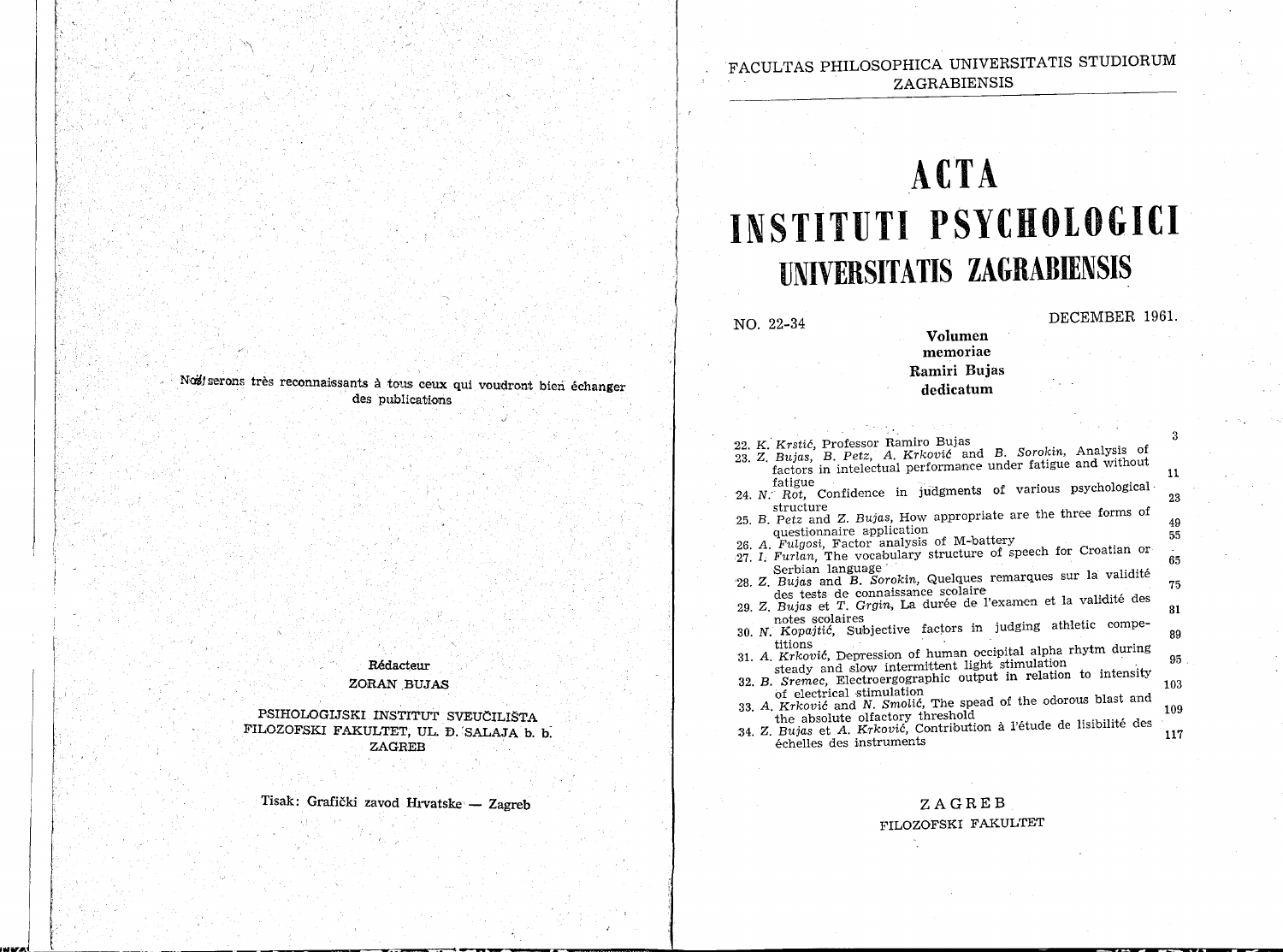Z. *Bujas,* B. *Petz, A.* Krković *and* B. *Sorokin* 

## **ANALYSIS OF FACTORS IN INTELLECTUAL PERFORMANCE UNDER FATIGUE AND WITHOUT FATIGUE**

#### I Introduction

Working several years on the problems of fatigue and the tests of fatigue (1), we have become more and more inclined to assume that under fatigue there occurs a certain disintegration of the structures that are best adapted to the task and then a new integration at another level. As is well known, the majority of the tests meant to be applied as the tests of fatigue have given no satisfactory results, since it has been proved that a subject under fatigue is also able to perform the test successfully. However, some of the experiments by various authors, though interpreted by these authors in some other ways, suggest that the performance of work under fatigue is produced by the mechanisms somehow different from those which are in action when the subject is not tired. For instance, if a subject is asked to hold a certain load at a constant height, he will at first perform this task by the isometric contraction of the muscles which are best adapted to this task, but after a certain time some other groups of muscles, which at the beginning were not engaged, will gradually be included into action. Finally, towards the end of the work, contraction will affect a great number of muscles which at the beginning were out of function. All this happens without any change in the work output, i. e. the subject is still able to maintain the load.

In the course of prolonged mental work, for instance in the case of mental calculation going on for several hours, the »immediate« insight into the results gradually gives way to the attempts to decompose the task into simpler components to finish up with a mechanical operation with figures. After that, the subject regains his ability of mental insight for a certain time, since such changes in the structures do not seem definite. It appears that in the state of fatigue ever new disintegrations and integrations of the structures occur. Bill's blocks in mental work may be considered an instance of temporary disintegration occurring before the subject succeeds in producing a new integration at another level.

ll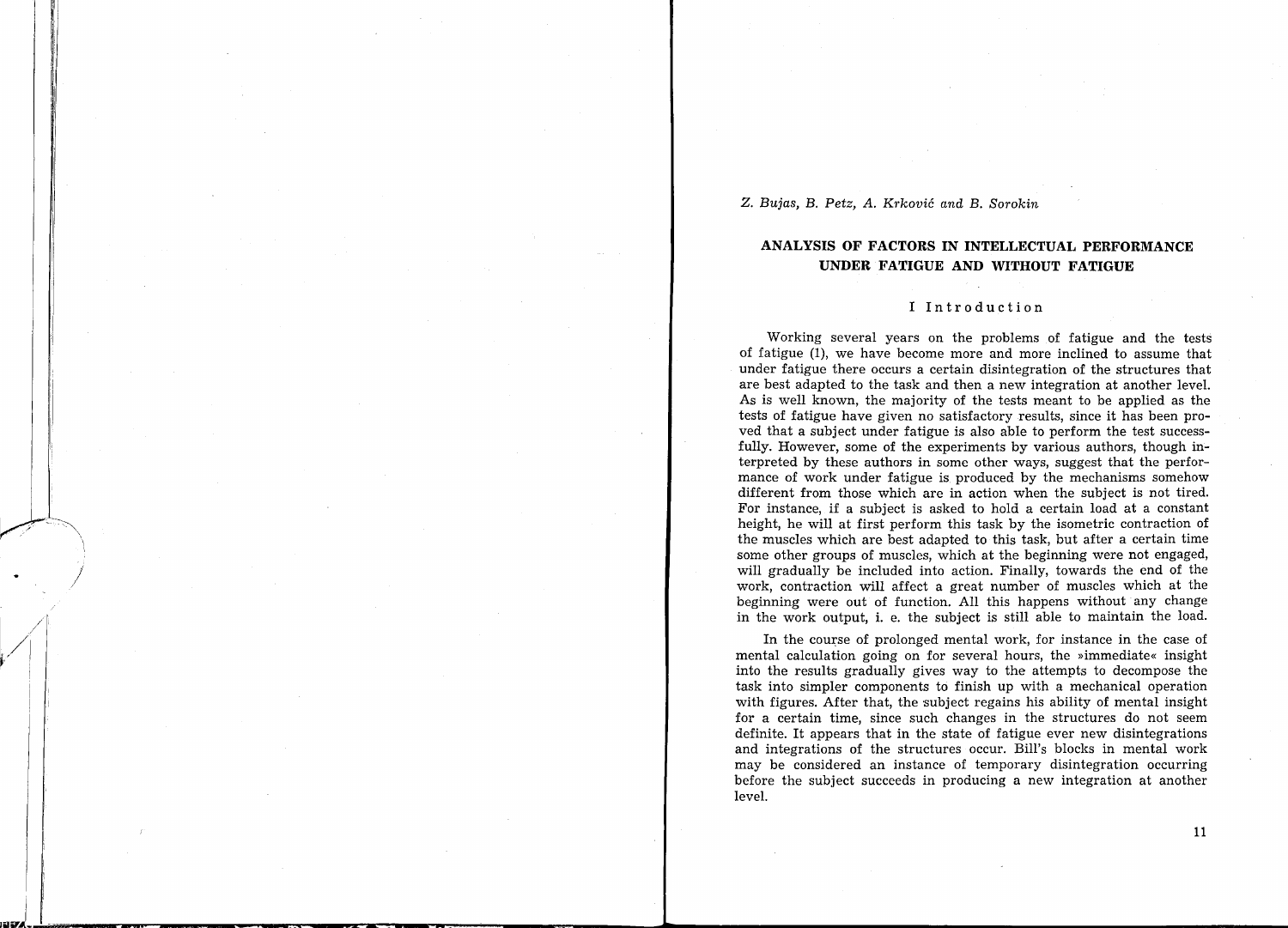All these changes need not necessarily affect the work output, and this is why the changes in the work output have not proved a satisfactory criterion of fatigue.

Finally, that under fatigue a certain disintegration of the originally integrated functions does occur is shown by the results of some experiments with perceptive illusions. For instance, the Charpentier's illusion\* based on the integration of perception and the subject's experience is less pronounced under fatigue than without it. This is probably because under fatigue perception and experience are no longer closely integrated, and muscular sensation by itself makes the evaluation of weight more accurate.

#### II Problem

 $\label{eq:2} \begin{split} \mathcal{L}_{\text{max}}(\mathbf{r}) = \mathcal{L}_{\text{max}}(\mathbf{r}) \mathcal{L}_{\text{max}}(\mathbf{r}) \mathcal{L}_{\text{max}}(\mathbf{r}) \mathcal{L}_{\text{max}}(\mathbf{r}) \mathcal{L}_{\text{max}}(\mathbf{r}) \mathcal{L}_{\text{max}}(\mathbf{r}) \mathcal{L}_{\text{max}}(\mathbf{r}) \mathcal{L}_{\text{max}}(\mathbf{r}) \mathcal{L}_{\text{max}}(\mathbf{r}) \mathcal{L}_{\text{max}}(\mathbf{r}) \mathcal{L}_{\text{max}}(\mathbf{r}) \mathcal$ 

The hypothesis of the disintegration of functions cannot be proved in a direct way very easily, since introspective observations of the possible changes in the pattern by which the work is performed are not reliable, and objective manifestations of disintegration and integration do not manifest themselves  $-$  for the reasons already mentioned  $-$  in a uniform way. However, besides introspection and »fatigue tests«, there is one more possibility of finding out whether under fatigue certain changes in the complex structures that are the basis of the present activity do or do not occur. This possibility lies in factor analysis, i. e. in the analysis of correlation profiles as a simpler form of factor analysis.

The main problems of this preliminary study were as follows: (l) to use factor analysis and the analysis of profiles in order to see whether the working hypothesis of disintegration and the changes of the mechanisms that underlie the activity under fatigue is justifiable, and (2) to investigate whether factor analysis, and the analysis of correlation profiles respectively, can be used as the method suitable and sensitive enough to register the changes that are supposed to occur in the complex structures underlying the intellectual activity of a subject performing work under fatigue or without it.

Since factor analysis and the analysis of correlation profiles were designed to be carried out with the results obtained in the intellectual tests, and the state of fatigue was to be provoked by physical strain and loss of sleep, an additional assumption consisted in that »fatigue« could be regarded as a general state of the organism, i. e. a state that did not relate only to the organs previously forced to intensive or prolonged activity.

\* As is known, the illusion consists in that by comparing the weight of two boxes, which are of the same weight but of different size, the smaller box appears heavier.

#### III M e t h o d s

One more point why factor analysis and the analysis of correlation profiles appeared suitable is that they are based on the intercorrelation of different tests and that correlation as a measure of co-variability does not directly depend on the average results of the tests and the standard deviation. This fact was considered important, since a great many investigations by various authors had shown that the results obtained in the study of various intellectual functions performed under or without fatigue had differed very little, either in average results or variability.

In this preliminary work the Thurstone multifactor analysis of the centroid type was used. Its advantage as regards other methods is that it involves no additional hypothesis of the number of factors in action. The second procedure used was Tryon's cluster analysis.

The study of the changes that are supposed to occur in the factorial structure underlying the performance of intellectual tests requires a very careful selection of tests. Since it was not possible to foresee either the extent or the kind of the changes supposed to occur in the factorial structure, it was considered most appropriate for the preliminary experiment to use such a test battery as was composed of both factorially comparatively »pure« tests, i. e. the tests saturated with a single factor, and other less »pure« tests which included a reasonable number of different factors.

A battery of 12 intellectual ability tests was chosen, i. e.:

Test l. Perception test (number identification)

Test 2. Reasoning test (verbal problems)

Test *3:* Numerical test . .

Test 4. Reasoning test (analogy test, verbal form) \_ .

Test 5. Reasoning test (finding two essential characteristics of a thing)

- Test 6. Reasoning test (understanding of the principle of composition in a series of words)
- Test 7. Spatial test (Thurstone's »flag test«)
- Test 8. Spatial test PP
- Test 9. Verbal test (after Thurstone)

Test 10. Perception test (identification of printing errors) .

Test 11. Identification speed test (recognition of a given silhouette)

Test 12. Reasoning test (»Domino<< D 48)

Since it appeared probable that retesting would produce significant changes in the factorial structure\*, it was decided to use the· control group. For this purpose the first-year psyhology students, who were meant to take part in the experiment, were divided by random sampling into two groups, the control group numbering 25 and the experimental Special County group 24 subjects.

\* This was experimentally proved by Fleishman and Hempel (2) who applied the same tests to the same subjects several times in turn, and then determined the factorial structure.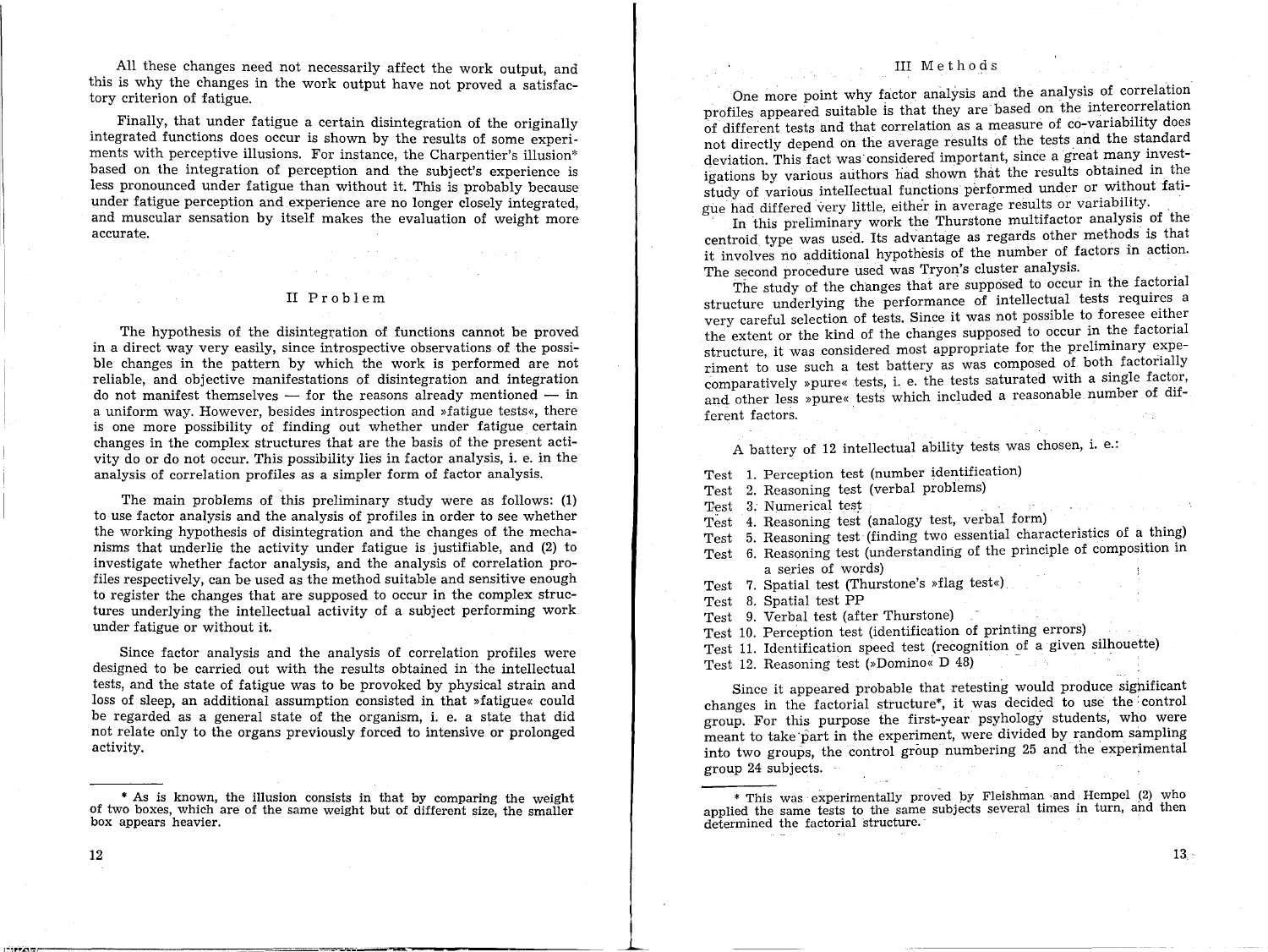Fatigue was provoked in the following way. In the evening, the experimental group was gathered in the lecture-room and spent the night without sleeping but discussing, reading, listening to music, dancing, etc. At  $6$  o'clock in the morning they went for a 10-kilometre-long quick walk. After that the whole group was tested for 2 hours. The control group was tested by the same tests after a normal night sleep.

On a scale ranging from 0-4 each subject, both in the control and the experimental group, was asked before being tested to indicate the degree of his fatigue. The number of the subjects declaring fatigue was higher in the experimental group. In this group there was no answer stating »no fatigue« or »slight« fatigue, whereas the control group had 28% answers of that kind. Furthermore, in the experimental group there were 87.5°/o of the subjects feeling »very tired« or »exhausted«, while in the control group only  $12\%$  of the subjects felt »very tired« and none was »exhausted«.

#### IV Results

In accordance with previously known results, the two groups used in the experiment, though small in number, showed very similar average results in the tests perfomed, so that no difference in the means was statistically significant. There was no significant difference between the standard deviations in the two groups either. Table l shows the arithemtic means (M) and standard deviations  $(\sigma)$  as obtained in different tests in the experimental and the control group.

#### Table l

Means and standard deviations of the control and the experimental group

| Test |       | Control group | Experimental group |      |  |  |
|------|-------|---------------|--------------------|------|--|--|
|      | м     | Q             | м                  | σ    |  |  |
| 1    | 24,60 | 4,90          | 23,58              | 5,05 |  |  |
| 2    | 8,28  | 3,05          | 7,83               | 3,72 |  |  |
| 3    | 19,28 | 5,04          | 19,13              | 6,22 |  |  |
| 4    | 6,28  | 2,87          | 6,17               | 3,01 |  |  |
| 5    | 9.44  | 1,80          | 8,54               | 2,01 |  |  |
| 6    | 7,88  | 2,80          | 8,21               | 2,07 |  |  |
| 7    | 8,20  | 4,12          | 8,00               | 3,58 |  |  |
| 8    | 20,56 | 5,92          | 17,54              | 7,97 |  |  |
| 9    | 22,32 | 6,57          | 24,38              | 6,99 |  |  |
| 10   | 16,08 | 3,55          | 15,71              | 5,40 |  |  |
| 11   | 45,52 | 2,50          | 45,17              | 2,62 |  |  |
| 12   | 22,08 | 6,61          | 20,96              | 5,68 |  |  |

No significant difference existed in the distribution of the results of the whole battery either (Fig. 1).



The intercorrelations between all the tests are shown in Tables 2 and 3.

Although the results of multifactor analysis were similar to those obtained by the analysis of correlation profiles, these results were not taken into account, because first, the number of both the subjects and the tests was unfortunately too small to secure reliable results, and secondly, owing to the shortage of good calculation machines only two rotations of the reference axis in the factor analysis were made, whereas for a full analysis at least as many rotations as was the number of tests would have been necessary.

| г<br>ante |
|-----------|
|-----------|

The intercorrelations between all the tests in the control group

|                            | 1 | $\bf{2}$ | 3            | 4                    | 5                            | 6                                    | 7                                            | 8                                                    | 9                                                    | 10                                                   | 11                                                    | 12                                                   |
|----------------------------|---|----------|--------------|----------------------|------------------------------|--------------------------------------|----------------------------------------------|------------------------------------------------------|------------------------------------------------------|------------------------------------------------------|-------------------------------------------------------|------------------------------------------------------|
| 2<br>3<br>4<br>5<br>6<br>7 |   | 0,26     | 0,18<br>0,42 | 0,53<br>0,54<br>0,28 | 0,19<br>0,42<br>0,10<br>0,60 | 0,39<br>0,50<br>0,22<br>0,79<br>0,49 | 0,22<br>0,29<br>0,13<br>0,44<br>0,21<br>0,48 | 0,03<br>0,29<br>0,24<br>0,43<br>0,14<br>0,29<br>0,71 | 0,38<br>0,31<br>0,02<br>0,44<br>0,16<br>0,29<br>0,43 | 0,30<br>0,51<br>0,43<br>0,53<br>0,22<br>0,53<br>0,13 | 0,03<br>0,30<br>0,05<br>0,03<br>-0,36<br>0,04<br>0,25 | 0,43<br>0,49<br>0,39<br>0,69<br>0,40<br>0,73<br>0,45 |
| 8<br>. 9<br>10<br>11<br>12 |   |          |              |                      |                              |                                      |                                              |                                                      | 0,22                                                 | 0,05<br>0,12                                         | 0,13<br>0,08<br>0,25                                  | 0,27<br>0,42<br>0,49<br>0,18                         |

**14** 

15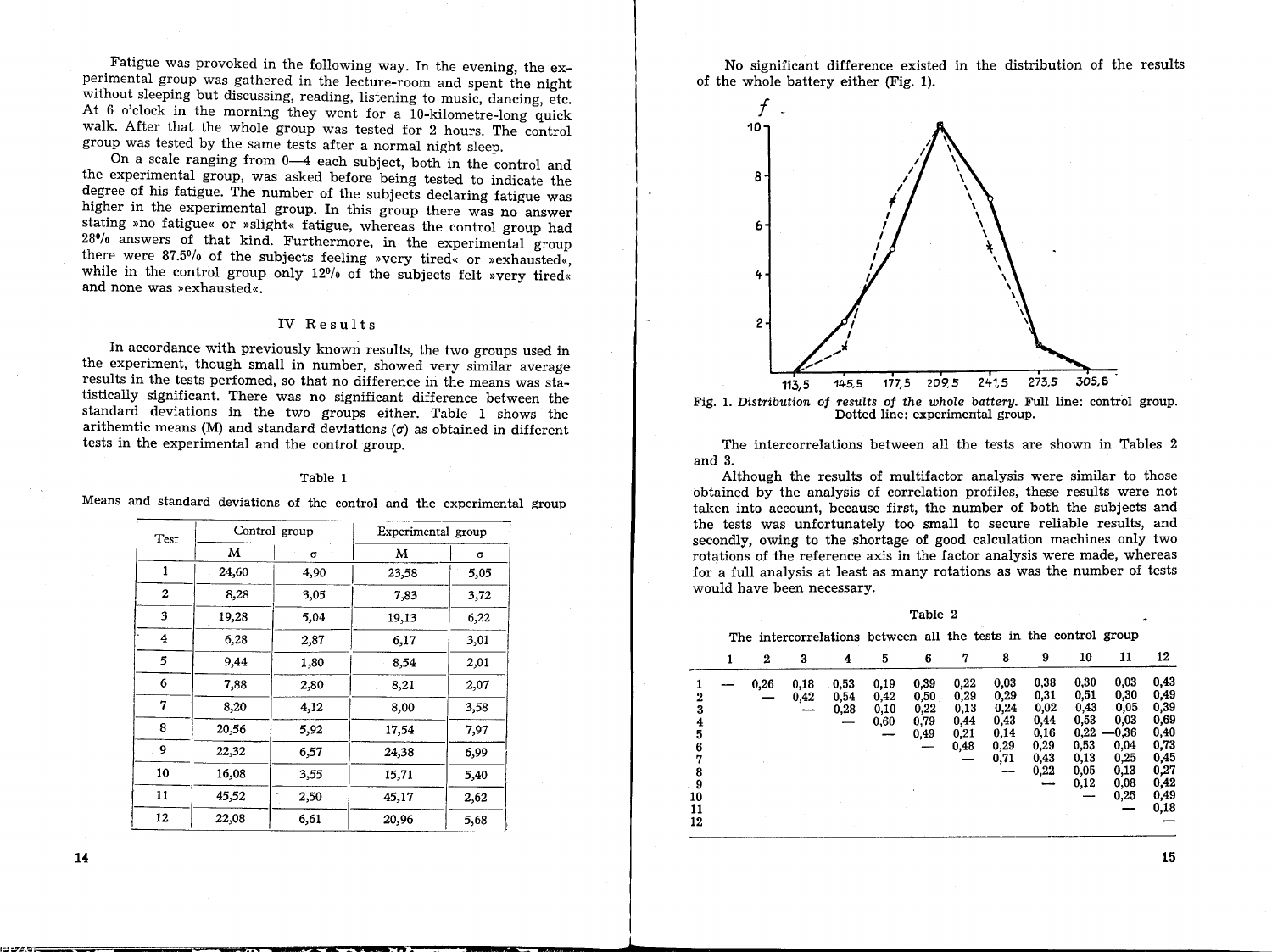#### Table 3

The inercorrelations between all the tests in the experimental group

|                                                        | $\mathbf{2}$ | 3            | 4                       | 5                               | 6                                                   | $\mathbf 7$                                     | 8                                            | 9                                                            | 10                                                                            | 11                                                                           | 12                                                                                      |
|--------------------------------------------------------|--------------|--------------|-------------------------|---------------------------------|-----------------------------------------------------|-------------------------------------------------|----------------------------------------------|--------------------------------------------------------------|-------------------------------------------------------------------------------|------------------------------------------------------------------------------|-----------------------------------------------------------------------------------------|
| $\mathbf{2}$<br>3<br>4<br>5<br>6<br>8<br>9<br>10<br>11 | 0,11         | 0,38<br>0,38 | $-0,15$<br>0,37<br>0,44 | $-0,22$<br>0,42<br>0,14<br>0,48 | $-0.07 -0.07 -0.10$<br>0,47<br>0,52<br>0,67<br>0,27 | 0,29<br>$-0.04$<br>$-0.14$<br>0,24<br>0,21<br>- | 0,33<br>0,34<br>0,36<br>0,19<br>0,41<br>0,56 | 0,08<br>0,48<br>0.56<br>0,39<br>0,39<br>0,45<br>0,23<br>0,44 | 0,42<br>0,18<br>0.15<br>$-0,01$<br>$-0,23$<br>0,32<br>0,07<br>0,20<br>$-0.02$ | 0,19<br>0,28<br>0,26<br>0,36<br>0.06<br>0,36<br>0,10<br>0,18<br>0,48<br>0,10 | 0,34<br>0,25<br>0,53<br>0,34<br>$-0,12$<br>0,52<br>0,08<br>0,42<br>0,40<br>0,23<br>0,38 |
| 12                                                     |              |              |                         |                                 |                                                     |                                                 |                                              |                                                              |                                                                               |                                                                              |                                                                                         |

In Tryon's cluster analysis we started with the assumption that the group tested without fatigue should show a certain logic in the factorial structure, and that this structure in the group tested under fatigue, might be deranged, if fatigue produced disintegration. Of course, what one could expect from such a fairly insensitive method was only .an orientation estimate, but this was the very thing at which this preliminary. study was aiming.

Comparing the intercorrelation profiles of the control group, it was found that they formed logically justifiable clusters: the intercorrelation profiles of all five reasoning tests comprised one cluster, both spatial tests one cluster, and both perception tests one cluster. The numerical test, the test of the speed of identification, and the verbal test formed no clusters with any other tests, since there were no factorially .similar tests in the battery.

Υÿ, However, the tests forming clusters in the control group did not any longer formed clusters in the experimental  $g$ r o u p. While in the control group  $(K)$  the intercorrelation profiles of all reasoning tests gave the cluster as seen in Fig. 2, in the experimental group (E) the same tests gave evidence that the factorial structure engaged: in the solution of the problems under normal conditions disappeared in the state of fatigue. Fig. 3 shows a cluster formed from two perception tests in the control group  $(K)$ , while in the experimental group (E) there was no cluster at all. Even in the relatively high-loaded spatial tests (Fig. 4), which in the control group (K) gave similar intercorrelation profiles, in the experimental group (E) this similarity was decomposed.

In the experimental group .there appeared some other intercorrela·· tion profiles which were all similar in shape, but we have not as yet been able to explain them. For instance, we could identify a cluster composed of a reasoning test and a spatial test (Fig. 5), a cluster composed of a numerical, a perception, and a reasoning test  $(Fig. 6)$ , and a cluster



o

Ņ

..,. l

control clust left: circl the δñ ទី<br>មិន reasoning reasoning group from group<br>ts from experimental group<br>the abscissa: tests from<br>the results of rease<br>the experimental g the  $\overline{u}$ đ profiles £ is seen,<br>while in . Intercorrelation 1<br>  $(K)$ . On the right<br>
coefficient r. On t<br>
ers.  $- As$  is seen s. — As<br>cluster, v Fig. 2. Int<br>group (K)<br>lation coe:<br>numbers.  $\mathfrak{a}$ form

9 Acta Instituti psychologici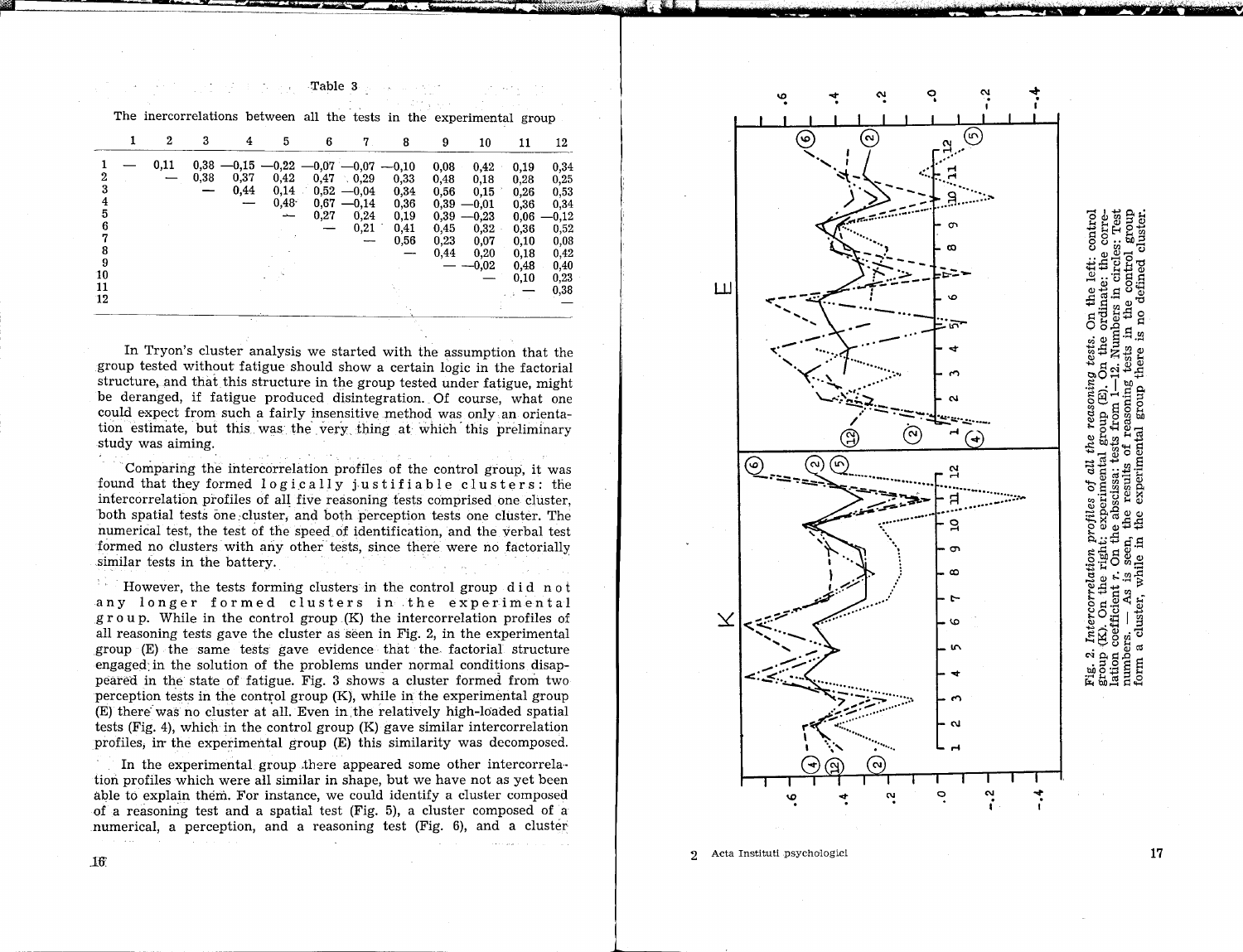



18

.<br>19

Fig. 4. Intercorrelation profiles of spatial tests. On the left: control group (K). On the right: experimental group (E). The similarity of profiles is reduced in the experimental group.

Fig. 4. Intercorrelation profiles of spatial tests. On the left: control group  $(K)$ . On the right: experimental group  $(E)$ . The similarity of profiles is reduced  $(K)$ . On the right: experimental group and group.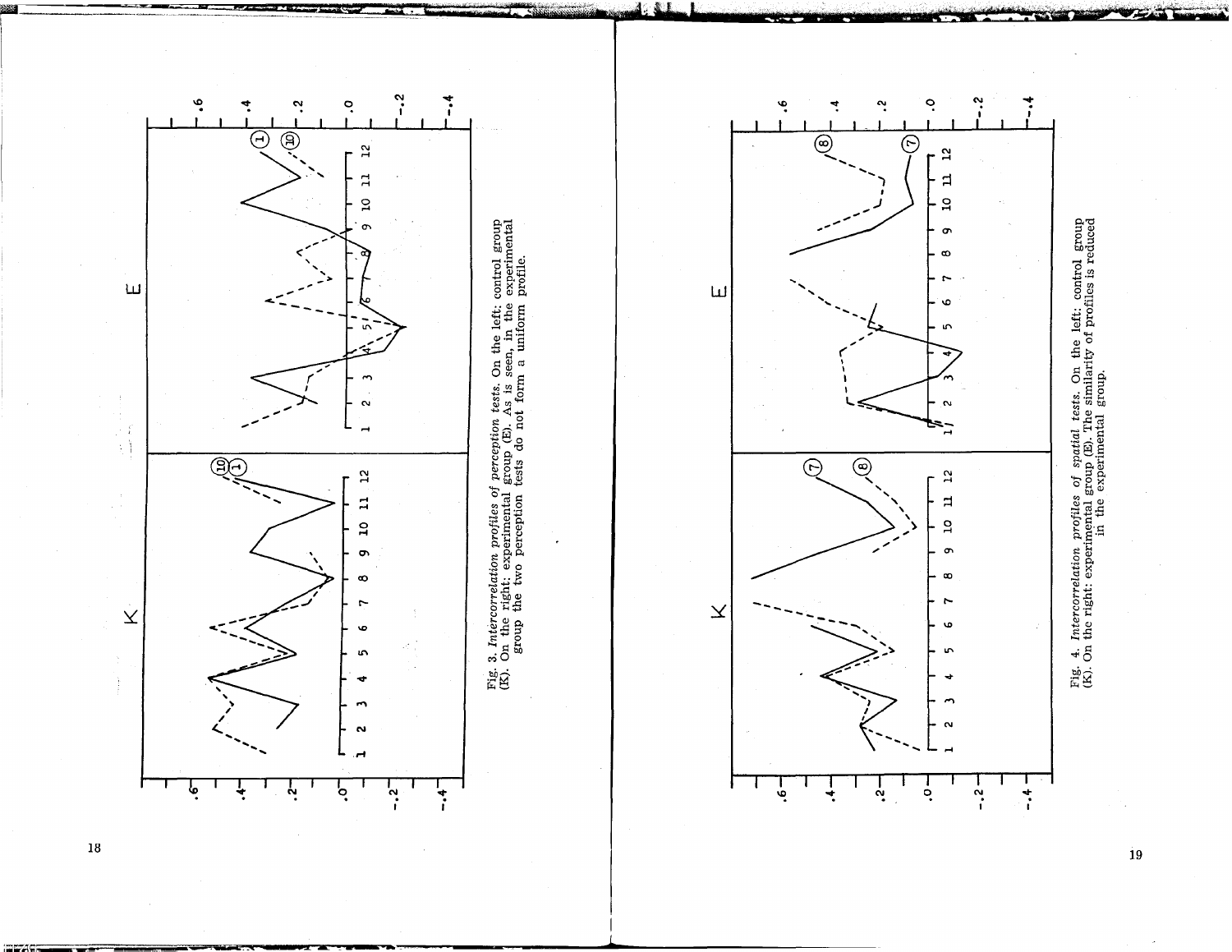

Fig. 5. Intercorrelation profiles of a reasoning test and a spatial test in the experimental group.







Fig. 7. Intercorrelation profiles of a verbal and a reasoning test in the experimental group.

composed of a verbal and a reasoning test (Fig. 7), but all these clusters were less pronounced than those in the control group.

#### V Discussion

We are not going to analyse and interpret the results of the experimental group in detail, since the material available in these preliminary experiments does not allow us to do so. This could only be done on the basis of a complete factor analysis. Nevertheless, even on the basis of the results obtained so far, it seems justifiable to answer the question of whether in fatigue there occur some changes in the factorial structure of mental functions. In the control group we obtained a structure logically corresponding to what could be expected on the basis of the tests applied. However, in the experimental group we found a quite different structure, in which we could no longer trace the same logical link between the intercorrelations as was found in the control group. It seems, therefore, that under fatigue a change did occur in the structures that were originally best adjusted to the task, and that some new structures were formed by which the subjects, at least for a while, were able to perform the work as successfully as they did without fatigue.

As has already been mentioned, some preliminary work is being done for the preparation of a larger experiment of this kind, under the